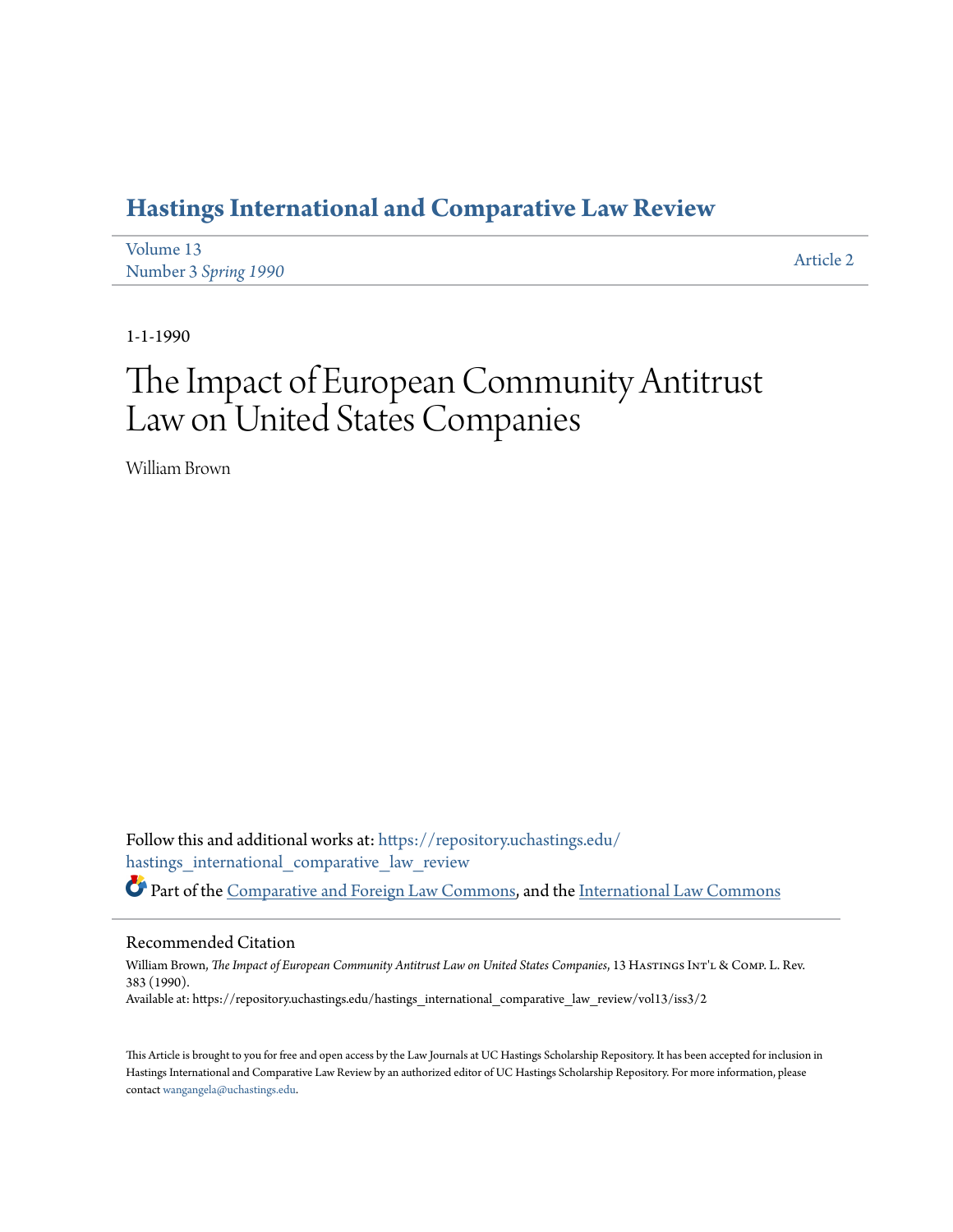# **The Impact of European Community Antitrust Law on United States Companies**

*By* WILLIAM BROWN\*

# TABLE **OF CONTENTS**

| П.           |     |
|--------------|-----|
|              |     |
|              |     |
| III.         |     |
|              |     |
|              |     |
| IV.          |     |
|              | 390 |
|              |     |
| $\mathbf{V}$ |     |
|              |     |

# **I.** INTRODUCTION

Two recent developments have made it more important than ever for United States companies to consider the impact of European Community (EC) antitrust law on their policies and practices.

The first development, the judgment of the European Court of Justice **(ECJ)** in *A. Ahistrom OY and Others v. EC Commission 1 (Wood Pulp),* issued on September **27,** 1988, significantly extended the application of **EC** antitrust rules to companies based outside the **EC.** Section two of this Article examines the law prior to the *Wood Pulp* judgment. Section three examines that judgment and its implications.

The second development is the EC's program to complete the Single European Market (Single Market) **by** 1992. **EC** based companies will

<sup>\*</sup> William Brown, a solicitor with the London law firm of Denton Hall Burgin, & Warrens, specializes in **EC** law. Prior to joining Denton Hall in 1987, he worked in Brussels as a trainee with the Legal Service of the **EC** Commission and in private practice.

**<sup>1.</sup>** 4 Comm. Mkt. L.R. 901 (1988).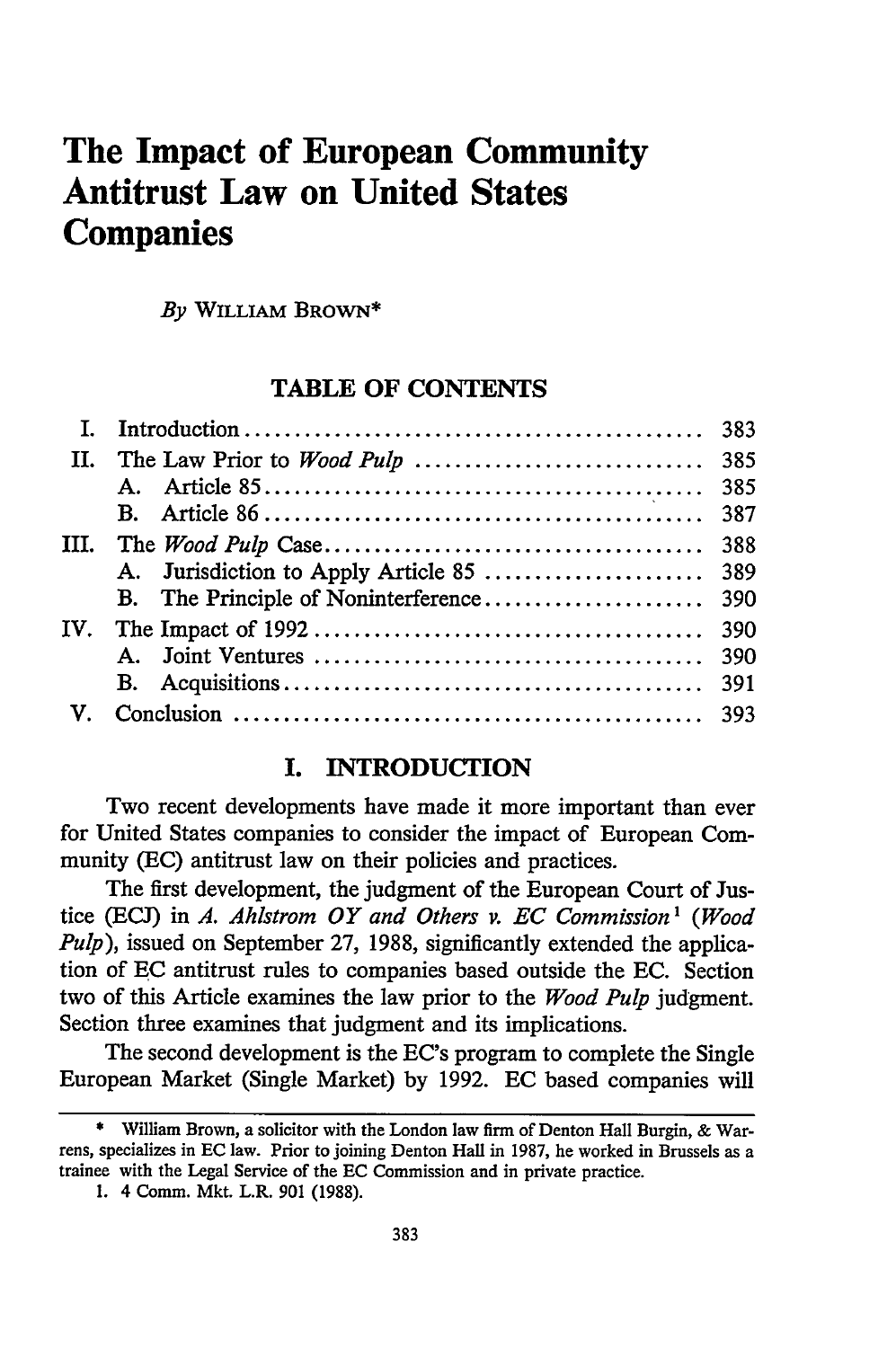generally benefit from the Single Market, irrespective of the nationality of their shareholders, whereas non-EC companies who do not have **EC** subsidiaries will not necessarily enjoy the same benefits. Therefore, there has been an increasing tendency for non-EC companies to establish joint ventures, local subsidiaries, or to acquire shareholdings in existing companies based in the **EC.** Section four of this Article addresses the impact of the **EC** antitrust rules on this trend.

First, however, a brief summary of **EC** antitrust law may be useful. **EC** antitrust law aims to prevent conduct **by** commercial entities that adversely affects competition within the Single Market and trade between **EC** Member States.2 Such conduct falls into two categories:

- **(1)** agreements and concerted practices between two or more enterprises and decisions of associations of enterprises; <sup>3</sup> and
- (2) conduct **by** individual companies holding a dominant position on a relevant market that constitutes an abuse of that dominant position.4

The following shall be prohibited as incompatible with the common market: all agreements between undertakings, decisions by associations of undertakings and concerted practices which may affect trade between Member States and which have as their object or effect the prevention, restriction or distortion of competition within the common market, and in particular those which:

- (a) directly or indirectly fix purchase or selling prices or any other trading conditions;
- (b) limit or control production, markets, technical development, or investment;
- (c) share markets or sources of supply;
- (d) apply dissimilar conditions to equivalent transactions with other trading parties, thereby placing them at a competitive disadvantage;
- (e) make the conclusion of contracts subject to acceptance by the other parties of supplementary obligations which, by their nature or according to commercial usage, have no connection with the subject of such contracts.

*Id.*

4. Article 86 states:

Any abuse by one or more undertakings of a dominant position within the common market or in a substantial part of it shall be prohibited as incompatible with the common market in so far as it may affect trade between Member States. Such abuse may, in particular, consist in:

- (a) directly or indirectly imposing unfair purchase or selling prices or unfair trading conditions;
- (b) limiting production, markets or technical development to the prejudice of consumers;
- (c) applying dissimilar conditions to equivalent transactions with other trading parties, thereby placing them at a competitive disadvantage; and
- (d) making the conclusion of contracts subject to acceptance by the other parties of

<sup>2.</sup> The Member States of the EC are Belgium, Denmark, France, Greece, Ireland, Italy, Luxembourg, the Netherlands, Portugal, Spain, the United Kingdom, and West Germany.

<sup>3.</sup> Treaty Establishing the European Economic Community, Mar. 25, 1957, art. 85, 1988 Gr. Brit. T.S. No. 47 (Cmd. 455) 82, 107 [hereinafter EEC Treaty] (original version at 298 U.N.T.S. 11). Article 85(1) states: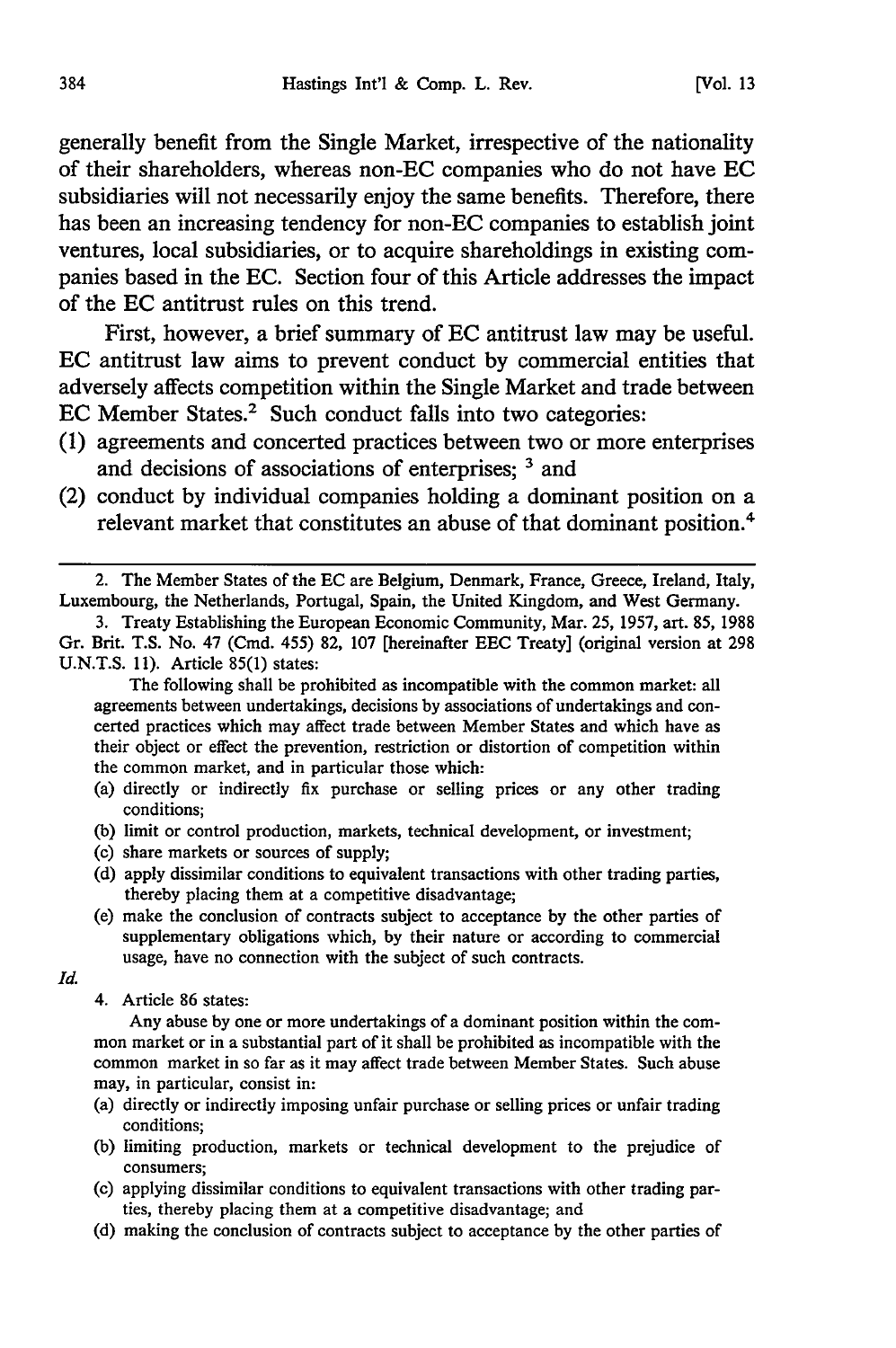The EC Commission<sup>5</sup> enforces these provisions. It can, among other things, impose fines of up to ten percent of the infringing parties' worldwide sales. In addition, agreements that violate article 85(1) of the EC Treaty may be declared void, in whole or in part, unless they have been exempted under article 85(3) of the EC Treaty.<sup>6</sup> The decisions of the **EC** Commission may be appealed to the European Court.7 However, since this is an expensive and time consuming process, and the Court will only reverse the Commission's decisions on certain relatively narrow grounds. Commission decisions are usually regarded as an authoritative source for EC antitrust law.<sup>8</sup>

# **II. THE LAW PRIOR TO** *WOOD PULP*

Although the Commission applied article 86 to non-EC enterprises on several occasions predating *Wood Pulp,* it has tread a more wary path under article 85.

#### **A.** Article **85**

As noted above, article **85** is not limited in its terms to **EC** companies. However, although article 85 has long been applied to agreements involving both EC and non-EC enterprises, prior to *Wood Pulp* the rules had not been applied to an agreement or practice involving only non-EC enterprises.

supplementary obligations which, by their nature or according to commercial usage, have no connection with the subject of such contracts.

#### *Id.* at 107-08.

6. Article 85(3) states:

The provisions of [article 85(1)] may, however, be declared inapplicable in the case of: any agreement or category of agreements between undertakings; any decision or category of decisions by associations of undertakings; and any concerted practice or category of concerted practices which contributes to improving the production or distribution of goods or to promoting technical or economic progress, while allowing consumers a fair share of the resulting benefit, and which does not:

- (a) impose on the undertakings concerned restrictions which are not indispensable to the attainment of these objectives;
- (b) afford such undertakings the possibility of eliminating competition in respect of a substantial part of the products in question.
- *Id.* at 107.

<sup>5.</sup> The **EC** Commission is officially called the Commission of the European Communities.

<sup>7.</sup> The European Court is officially called the Court of Justice of the European Communities.

<sup>8.</sup> The Court can only vary or annul the Commission's decisions on the following grounds: "[L]ack of competence, infringement of an essential procedural requirement, infringement of the [EEC] Treaty or of any rule of law relating to its application or misuse of powers." *Id.* art. 173, at 136.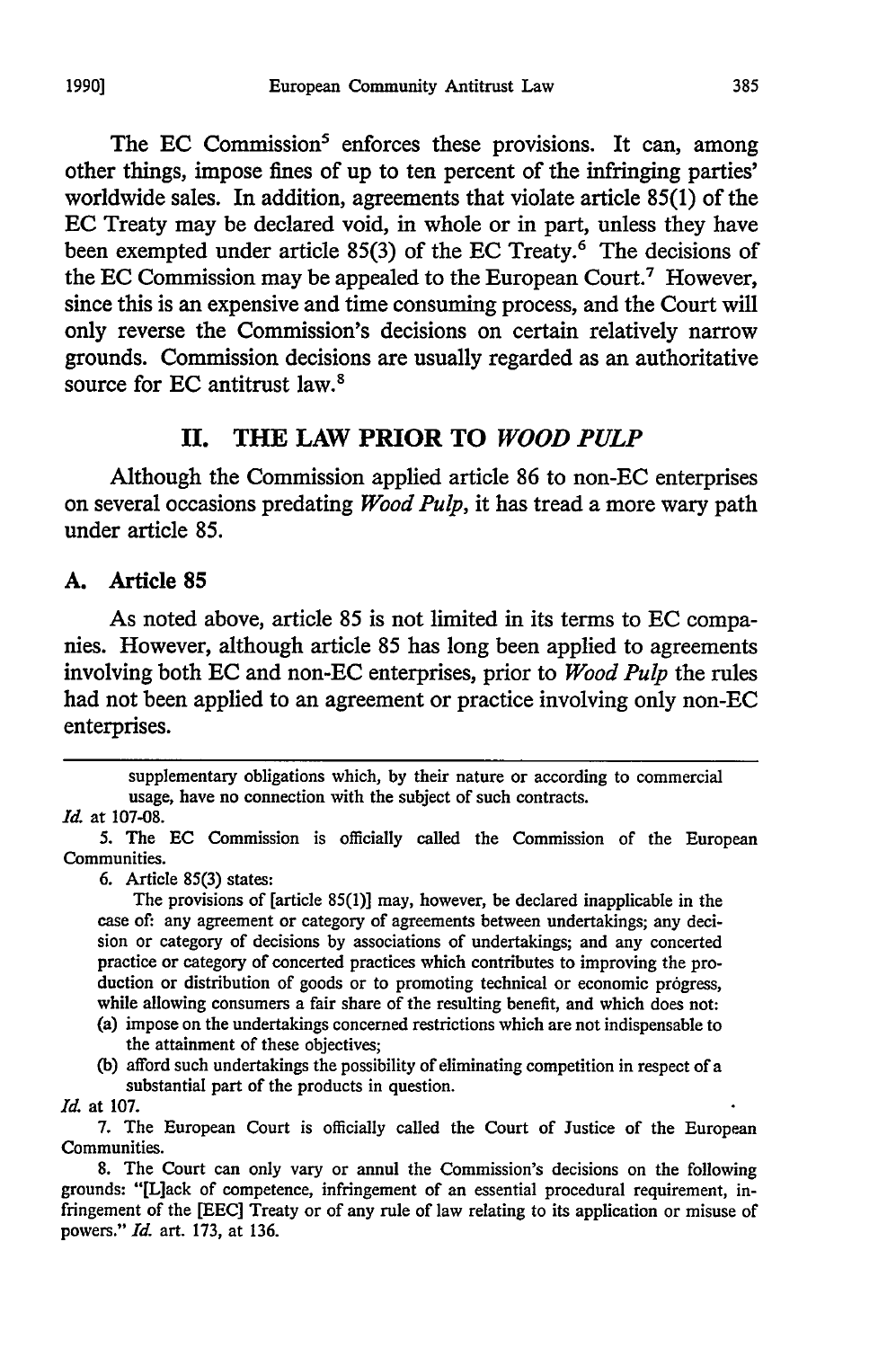The Community and the European Court jointly or alternatively have held that the following agreements violate article 85(1):

An agreement between Eastern European foreign trade organizations and European purchasers that effectively regulated prices for sales to the EC, imposed quotas on imports, and prevented sales to other parties in Western Europe;<sup>9</sup>

An agreement between a non-EC producer and an EC distributor that prevented the distributor from re-exporting the products to other Member States, or prevented the products from being imported from other Member States into the importer's territory;<sup>10</sup>

An agreement between French and Japanese ballbearing manufacturers aimed at regulating imports from Japan into France and increasing prices; $11$  and

An agreement between a German company and a Japanese supplier whereby the German company was granted exclusive distribution rights for the EC, thereby preventing the Japanese company from exporting to the Community.12

All of these cases concerned imports into the Community. These cases demonstrate that an agreement in which at least one EC enterprise is a party, and which restricts imports into the Community, or competition within the Community, will be found to violate article  $85(1)$ .<sup>13</sup> The Commission, however, went further and stated that agreements that had these effects would be violative of article 85(1) even if all of the parties to the agreement were based outside the Community.<sup>14</sup> The Commission, therefore, clearly subscribes to the "effects" doctrine: the Community has jurisdiction to apply EC antitrust rules to parties engaging in agreements or concerted practices that have the effects cited in article 85(1), even if the practices or agreements are implemented outside the Community. This view was not applied in practice, however, until *Wood Pulp.*

Article 85(1) does not generally apply to restrictions on exports from the Community, although it can apply in exceptional cases. For example, an agreement to buy goods on the condition that they will not be resold in countries outside the EC would probably violate article

<sup>9.</sup> *Aluminum Imports from Eastern Europe,* 28 O.J. **EUR.** COMM. (No. L 92) **1** (1985).

<sup>10.</sup> Beguelin Import Co. v. S.A.G.L. Import Export, 1971 E. Comm. Ct. J. Rep. 949.

<sup>11.</sup> *Franco-Japanese Ballbearings Agreement,* 17 O.J. **EUR.** COMM. (No. L 343) 19 (1974).

<sup>12.</sup> *Siemens/Fanuc,* 28 O.J. **EUR.** COMM. (No. L 376) 29 (1985).

<sup>13.</sup> *Preserved Mushrooms,* 18 O.J. EUR. COMM. (No. L 29) 26, 28 (1975).

<sup>14.</sup> *Notice on Imports of Japanese Products, 15* J.O. COMM. **EUR.** (No. C 111) 13 (1972).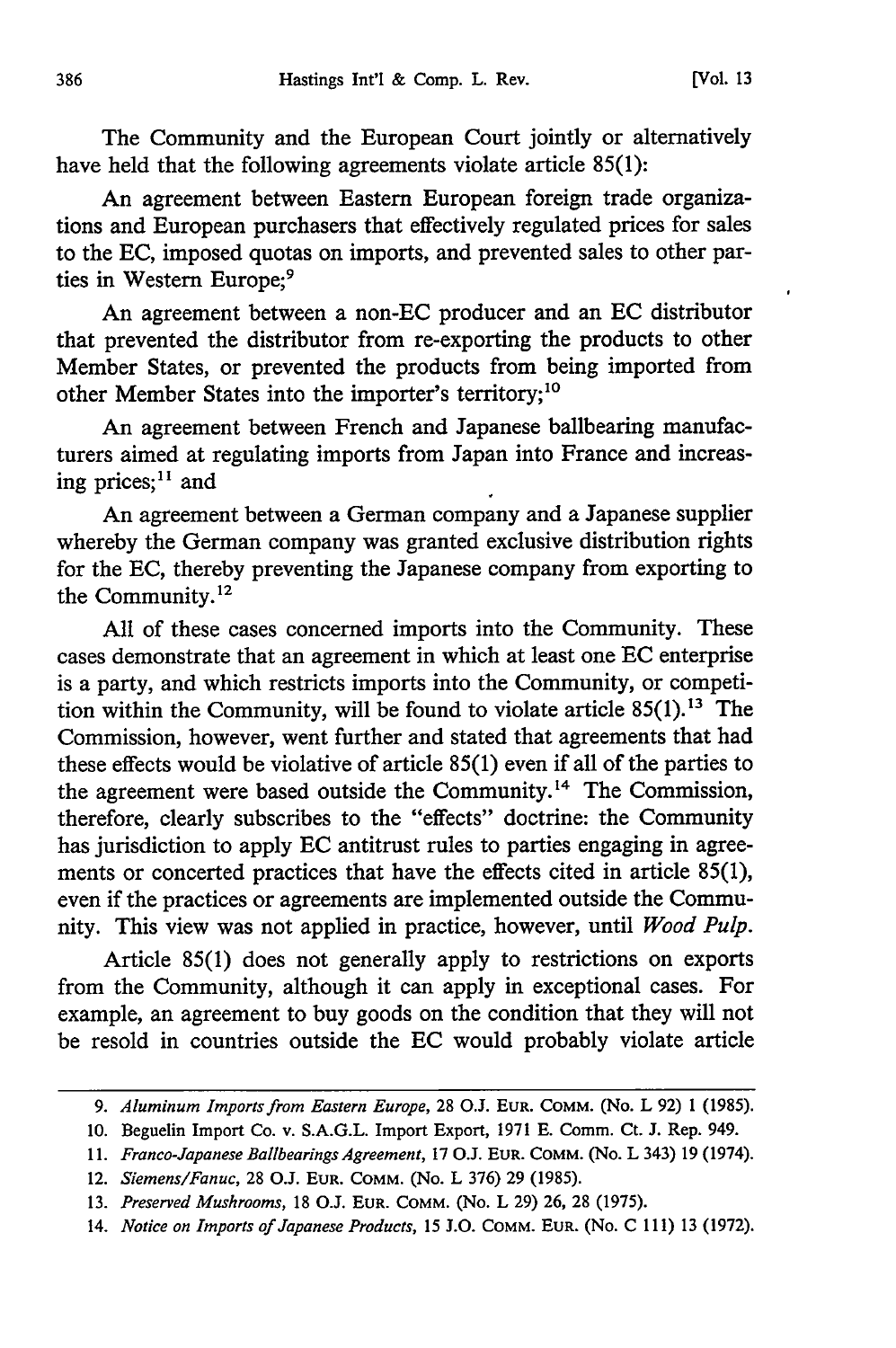**85(l). <sup>1</sup> 1** An obligation not to export products outside the Community will not normally affect competition in the Community or trade between Member States unless there is a real prospect of the goods re-entering the Community. In the *Junghans* case,<sup>16</sup> for example, the Commission held that the export ban did not have any effect within the Community at the time of the decision because the double customs duty paid for products crossing the Community frontier twice would effectively deter re-import into the Community.<sup>17</sup> However, the Commission stated that this would not necessarily be the result once the Community's free trade agreements with the European Free Trade Association countries were concluded (they now have been). $18$ 

It is unlikely that restrictions on exporting to the United States will violate article 85(1). Besides possible customs duties, the cost of transport will mean that, in most cases, there exists no real prospect of reexport into the Community.

#### B. Article **86**

The Commission may apply article **86** not only to **EC** subsidiaries of non-EC companies, but also, in certain circumstances, to the non-EC companies themselves. When an **EC** subsidiary abuses its dominant position, and the actions involved are not attributable to the parent company, the Commission's decision will be directed to the **EC** subsidiary. For example, in *General Motors*<sup>19</sup> the Commission imposed fines on General Motors Continental, a European subsidiary of the General Motors group, for abusing its dominant position on the Belgian market.<sup>20</sup>

On the other hand, when the conduct is attributable to the non-EC parent company, the Commission will address its decision to the parent company.<sup>21</sup> When both the parent company and the subsidiary are responsible for the breach, fines will be imposed on each, usually jointly and severally. In *Commercial Solvents,22* for example, the Commission

**<sup>15.</sup>** Compagnie Royale Asturienne des Mines v. **EEC** Commission, 1984 **E.** Comm. Ct. **J.** Rep. **1679.**

**<sup>16.</sup>** 20 **OJ. EUR. COMM.** (No. L **30) 10 (1977).**

**<sup>17.</sup>** *Id* at 14.

**<sup>18.</sup>** *Id.*

**<sup>19.</sup>** General Motors v. **EEC** Commission, **1975** E. Comm. Ct. **J.** Rep. **1367;** see also *NV* Nederlandsche Banden-Industrie Michelin v. EEC Commission, 1983 E. Comm. Ct. **J.** Rep. 3461.

<sup>20.</sup> *General Motors,* **1975** E. Comm. Ct. **J.** Rep. at **1377.**

<sup>21.</sup> *See, e.g.,* Hoffman-La Roche & Co. v. EEC Commission, **1979** E. Comm. Ct. **J.** Rep. 461.

<sup>22.</sup> Commercial Solvents Corp. v. EEC Commission, 1974 E. Comm. Ct. **J.** Rep. 223.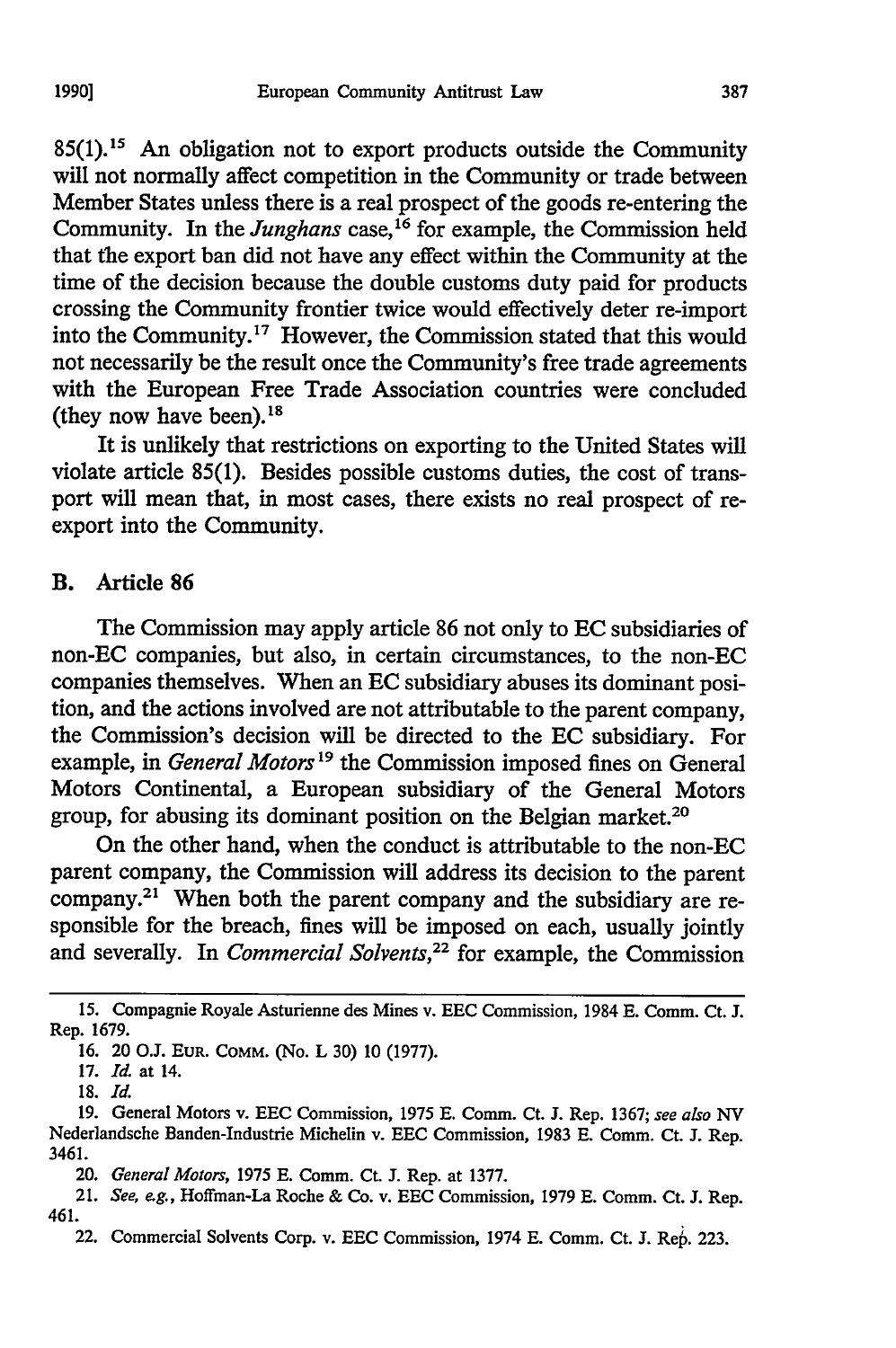held that Commercial Solvents Corporation, a United States company and its fifty-one percent owned Italian subsidiary, Istituto Chemioterapico Italiano (Istituto), held a dominant position in the Common Market for the raw material necessary for the manufacture of ethambutol.<sup>23</sup> Istituto's refusal of supplies of that product could be imputed to the parent company because the parent company exercised control over Istituto.<sup>24</sup> A decision imposing fines was addressed jointly and severally to Commercial Solvents and Istituto.<sup>25</sup>

The Commission held a parent company liable, imputing the action of the subsidiary to the parent company because of the parent company's control of its subsidiary. The Commission did not base its decision on the "effects" doctrine.26

#### **III.** THE *WOOD PULP* **CASE**

In *Wood Pulp,* the Commission fined forty-three American and Scandinavian businesses, including one trade association and one export association, that were involved in the export of woodpulp to the Community. The Commission held that these businesses infringed article 85(1) by: (1) engaging in concerted practices on prices charged to EC customers; and (2) in the case of the United States export association, recommending to its members the prices to be charged to EC customers and producers.

These were classic violations of EC antitrust law. The only difference in this case was that all the businesses involved were based outside the Community.27 On appeal to the European Court, the defendants argued *inter alia* that the Commission had no jurisdiction to apply article 85(l).28 Public international law precluded any application of article 85 to activities conducted outside the Community, even if those activities had economic repercussions within the Community.<sup>29</sup> Moreover, the defendants claimed application of article 85 to the activities of a United States export association would breach the public international law principle of noninterference since it would harm the interest of the United States in promoting exports to the Community.<sup>30</sup> This interest on the

26. *Id.* at 253-54.

- 29. *Id.*
- 30. *Id.* at 940.

<sup>23.</sup> *Id.* at 249-50.

<sup>24.</sup> *Id.* at 253-55.

<sup>25.</sup> *Id.* at 257.

<sup>27.</sup> A. Ahlstrom OY & Others v. EEC Commission, 4 Comm. Mkt. L.R. 901, 938 (1988).

<sup>28.</sup> *Id.* at 939-40.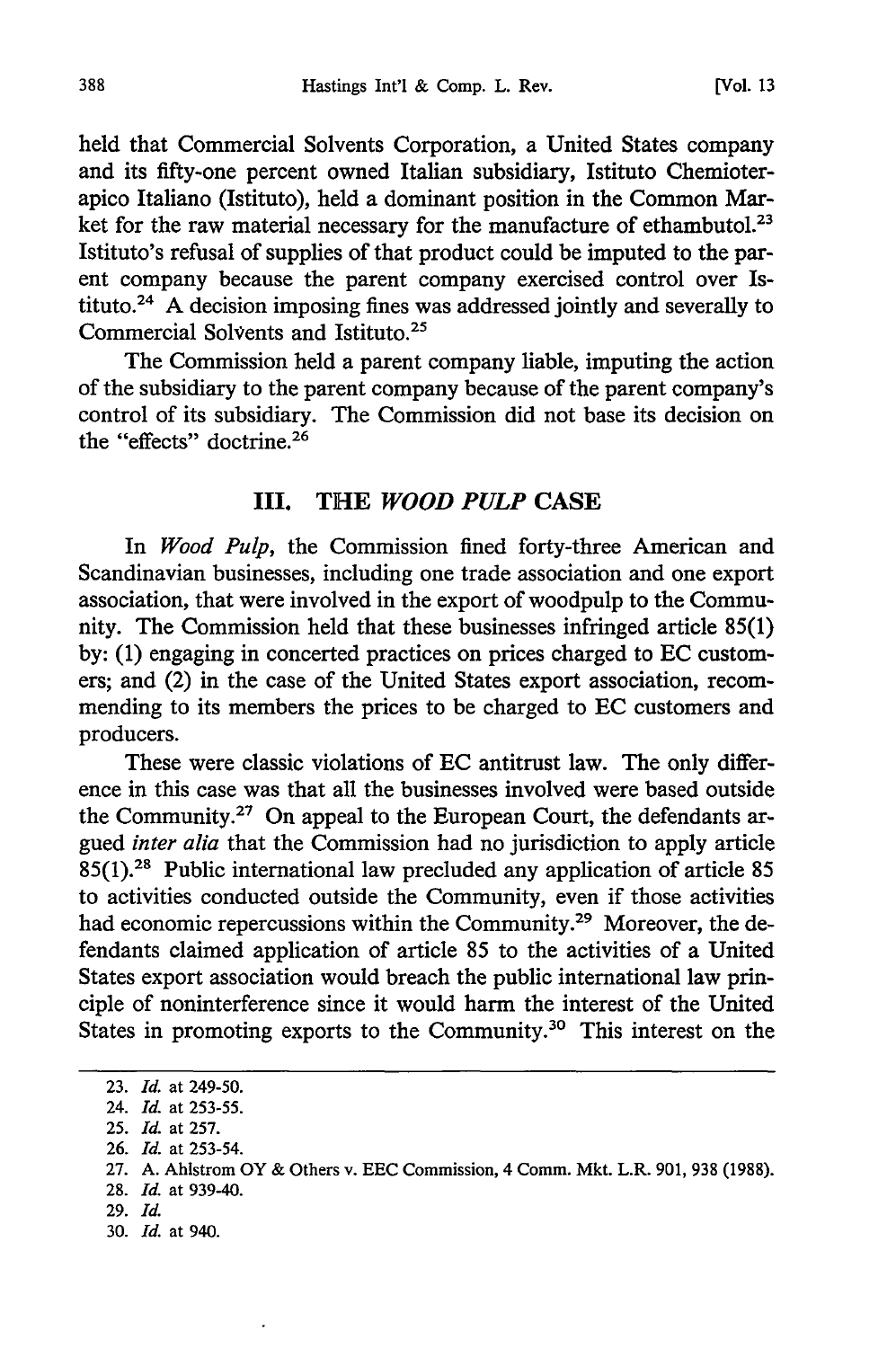part of the United States was codified in the Webb-Pomerene Act of 1918, which exempts export associations from United States antitrust  $laws.<sup>31</sup>$ 

The Court's decisions on these points are summarized below.

#### **A. Jurisdiction to Apply** Article **85**

The Court held as follows:

It should be observed that an infringement of Article 85, such as the conclusion of an agreement which has had the effect of restricting competition with the Common Market, consists of conduct made up of two elements, the formation of the agreement, decision or concerted practice and the implementation thereof. If the applicability of prohibitions laid down under competition law were made to depend on the place where the agreement, decision or concerted practice was formed, the result would obviously be to give undertakings an easy means of evading those prohibitions. The decisive factor is therefore the place where it is implemented.

The producers in this case implemented their pricing agreement within the Common Market. It is immaterial in that respect whether or not they had recourse to subsidiaries, agents, sub-agents, or branches within the Community in order to make their contacts with purchasers within the Community.

Accordingly the Community's jurisdiction to apply its competition rules to such conduct is covered by the territoriality principle as universally recognized in public international law.<sup>32</sup>

The Court, therefore, clearly held that in order for an enterprise to be subject to article 85(1), that enterprise need not have any establishment within the Community.<sup>33</sup> Beyond that, however, it is difficult to know what general conclusion to draw from the judgment. On one hand, the judgment could be read as applying the effects doctrine. If this analysis is correct, then article 85(1) could be applied not only to agreements or practices regulating prices in the Community, but also, for example, to an agreement between non-EC producers that one or more of them will not sell to the EC. In that case, at least one of the parties would not be doing business at all in the EC, but the agreement would be governed by article 85(1) because it would undoubtedly affect competition within the Community.

On the other hand, the judgment could be read as applying a nar-

<sup>31.</sup> *Id.*

<sup>32.</sup> *Id.* at 941.

<sup>33.</sup> *Id.*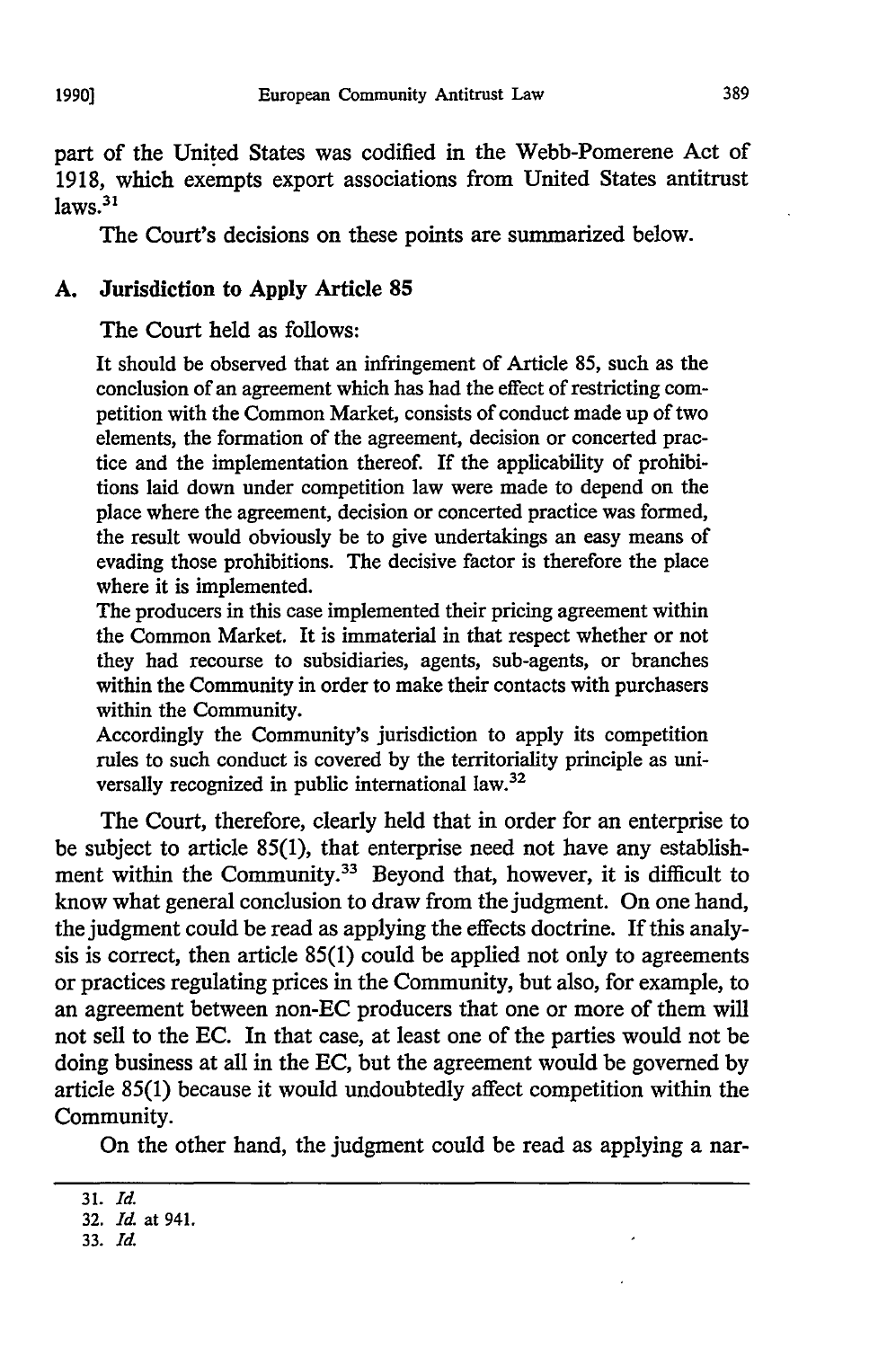rower definition of the territorial principle of public international law. Under this view, states have jurisdiction against foreign entities only when the entity engages in some form of activity within their territories. Concluding contracts with EC customers could be regarded as activity for this purpose, but a noncompetition clause of the nature described above would not.

The Commission has clearly adopted the views that the former interpretation is the correct one and that the effects doctrine is part of Community law.34

#### B. The Principle of **Noninterference**

One of the trade associations involved in the appeal alleged that the Commission had violated the "known interference" principle of public international law, whereby if a person finds himself subject to contradictory requirements imposed by different states, each state is obliged to exercise its jurisdiction with moderation. The trade association argued that such a contradiction existed in this case between the Webb-Pomerene Act and the Commission's application of article 85(1). However, the court held, without inquiring as to the existence of such a rule in public international law, that there were no contradictory requirements in this case; the Webb-Pomerene Act exempted export cartels from United States antitrust law, but did not require such cartels to be entered into in' the first place.

## IV. THE IMPACT OF **1992**

As noted earlier, the Commission's 1992 Program has resulted in an increased tendency for non-EC companies to form joint ventures or subsidiaries in the EC, or to acquire shareholdings in existing companies in the EC.

The formation by a United States company of a subsidiary in the EC should not in itself have any implications under EC antitrust law since it will normally increase, rather than decrease, competition. However, joint ventures or acquisitions in existing companies may well be affected.

#### **A. Joint Ventures**

The term "joint venture" is used here to mean the formation of a

<sup>34.</sup> *See Commission Decision,* 28 O.J. **EUR.** COMM. (No. L 85) 1, 15 (1984); *Notice on Imports of Japanese Products, supra* note 14, at 13.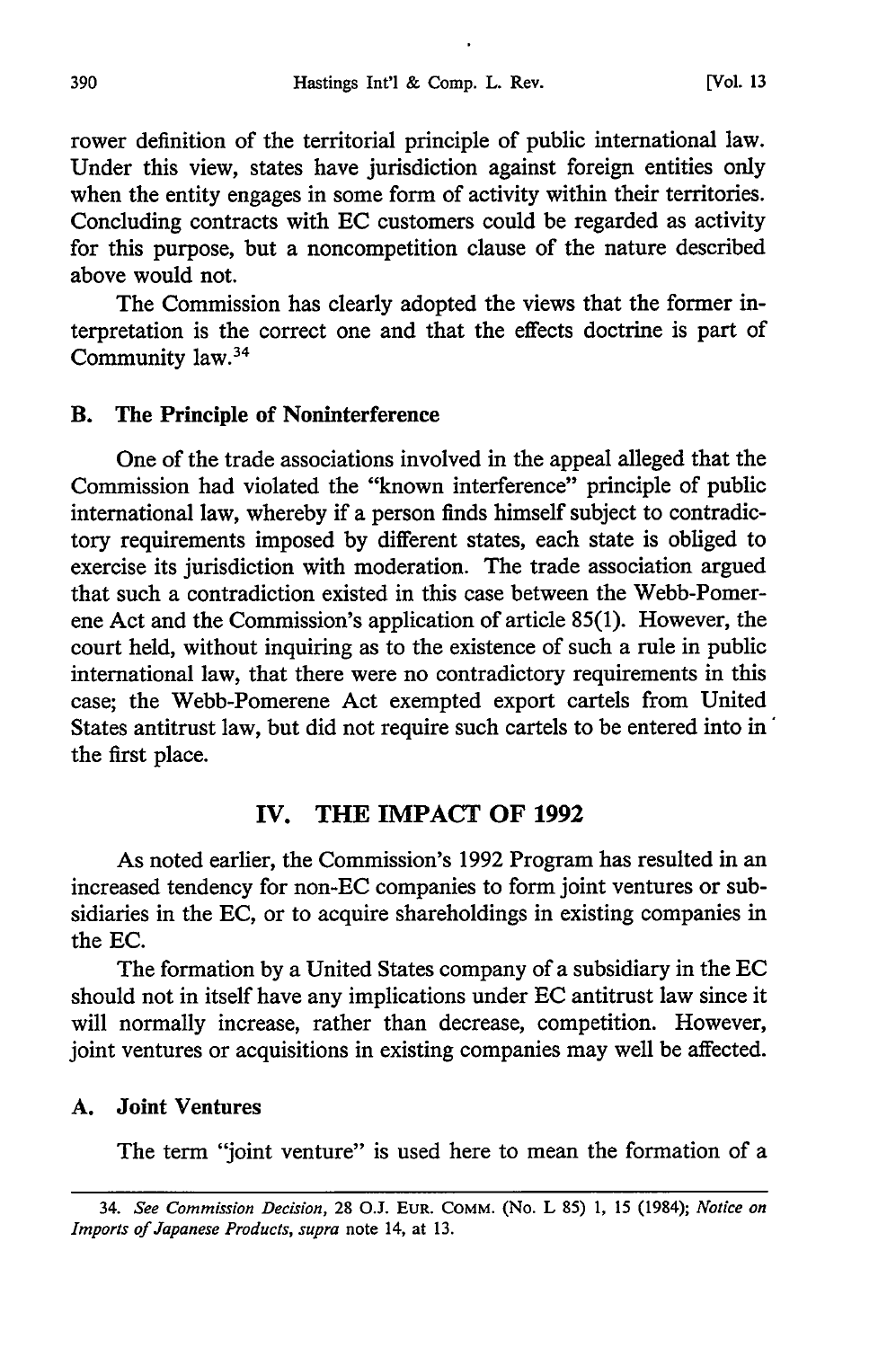new company, by two or more commercial enterprises, to carry out a specific economic activity or activities.

When, as is often the case, the companies establishing the joint venture are actual or potential competitors of each other in the EC, the agreement forming the joint venture will usually be governed by article 85(1). Thus, if the agreement is to be exempted, the companies involved must notify the EC.

A considerable body of Commission law provides guidance on the type of joint ventures that may qualify for exemption. An examination of these decisions is outside the scope of this Article. For present purposes it suffices to note that joint ventures, relating solely to sales or distribution, are rarely exempted. Joint ventures involving research and development and or production are more frequently exempted.<sup>35</sup>

The concept of potential competition is important for United States companies. As noted above, article 85(1) will usually apply to a joint venture formed between parties who are actual or potential competitors in the **EC.36**

For a United States company to actively compete with an EC company, the United States company must be operating within the **EC** market. However, potential competition on the part of a company is interpreted broadly by the Commission. Essentially, if there is no technical or legal obstacle to its participation in the EC market, a company will usually be treated as a potential competitor, even though the company has never participated in the market and has no plans to do so.<sup>37</sup> Therefore, United States companies considering the formation of joint ventures with European partners should consider the applicability of **EC** antitrust law to the joint venture agreement.

## B. Acquisitions

**EC** antitrust law may also apply when a United States company acquires shares in an existing **EC** company. The acquisition may fall under article **85** or **86.** As noted above, for article **86** to apply, the United States company must already have a dominant position in the **EC.** It is not necessary for an acquisition to be made through an **EC** subsidiary in order for article 86 to apply. *Europemballage and Continental Can v.*

<sup>35.</sup> For a discussion of the relevant cases see L. BELLAMY & G. CHILD, **COMMON** MAR-**KET** LAW OF **COMPETITION** (3d ed. 1987).

<sup>36.</sup> See **EEC COMM'N,** SIXTH REPORT **ON** COMPETITION POLICY, para. 55, at 38 (1977).

<sup>37.</sup> See **EEC COMM'N,** THIRTEENTH REPORT **ON COMPETITION POLICY,** para. 55, at 50 (1984).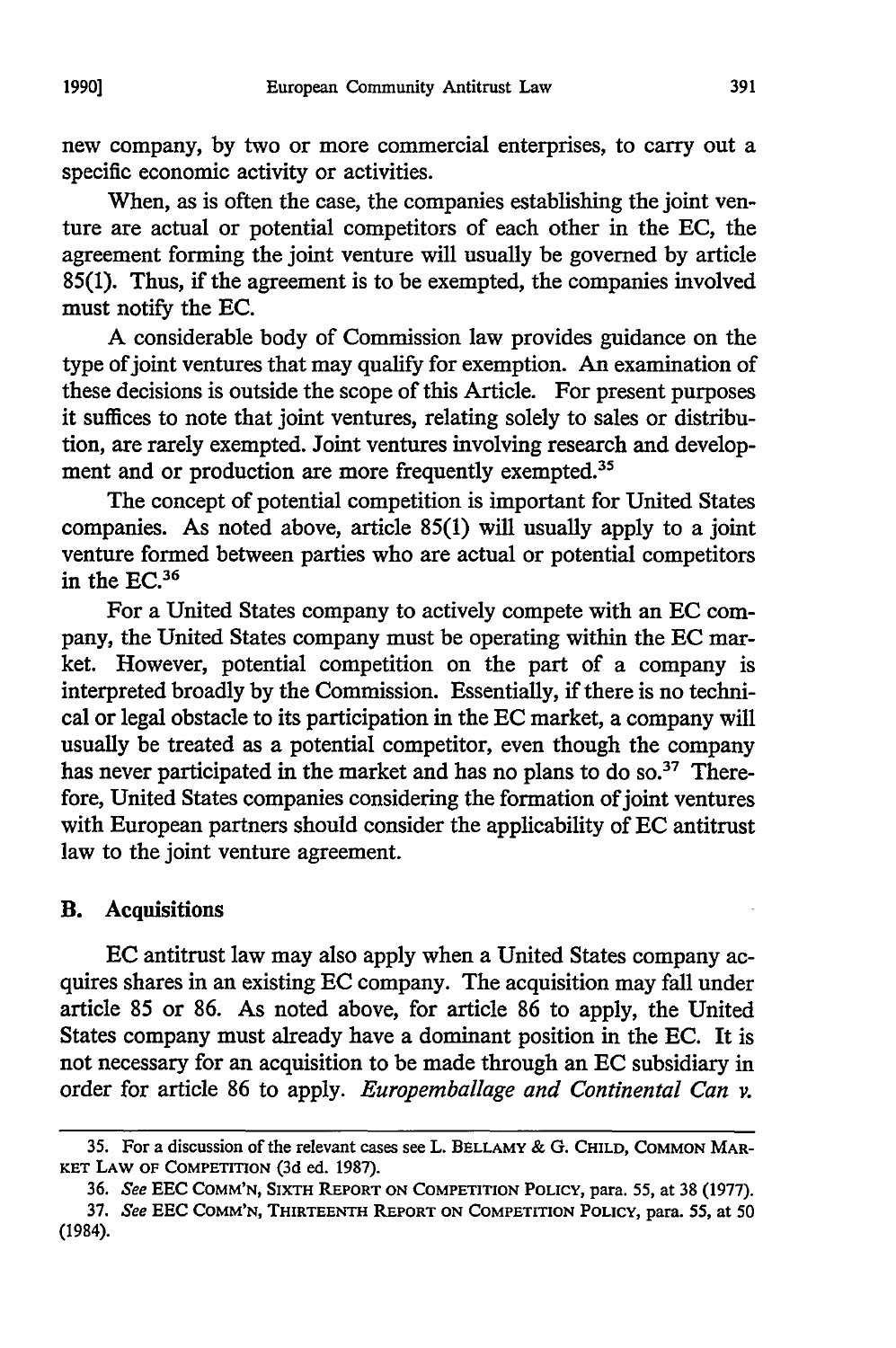*EEC Commission,38* is the only decision in which the Commission found an acquisition violative of article **86."** In *Continental Can,* the subsidiary did have an office in the EC. It is unclear that the court would have reached the same decision if a different situation existed. However, if *Wood Pulp* has made the effects doctrine a part of Community law, there seems no reason why that doctrine would not apply under article 86 as well as under article 85. Thus, a direct acquisition by a United States company that held a dominant position in the EC, but had no place of business there, could be found to violate article 86 if it adversely affected competition on the EC market.

Until relatively recently, it was thought that only article 86 would apply to acquisitions. One disadvantage of this view was that unless one of the companies involved held a dominant position, the acquisition would escape the antitrust rules.

However, in *Philip Morris*,<sup>40</sup> the European Court virtually closed this gap. In that case, Philip Morris acquired a 30.8 percent interest,  $41$ representing 24.9 percent of the votes, $42$  in a competitor that held "a dominant position in an oligopolistic market."<sup>43</sup> The Commission held that the transaction did not violate article  $85(1)$ .<sup>44</sup> The Court upheld the decision.45 However, the Commission and the Court indicated that a minority holding carrying a greater percentage of votes might be governed by article 85(1).<sup>46</sup>

The implications of the *Philip Morris* judgment are not entirely clear. It appears that both articles 85 and 86 may apply to minority shareholdings that give the acquiring company the power to exercise "material influence" over the affairs of a competitor. $47$  It remains unclear whether article 85 can apply to acquisitions of majority sharehold-

40. British Am. Tobacco Co. v. EEC Commission, 1987 E. Comm. Ct. J. Rep. 4487, 4 Comm. Mkt. L.R. 24 (1988).

- 42. *Id.,* 4 Comm. Mkt. L.R. at 53.
- 43. *Id.* para. 7, at 4561, 4 Comm. Mkt. L.R. at 48.
- 44. *Id.* para. 6, at 4558-59, 4 Comm. Mkt. L.R. at 44-45.
- 45. *Id.* para. 64, at 4584, 4 Comm. Mkt. L.R. at 65.
- 46. *See id.* para. 57, at 4582, 4 Comm. Mkt. L.R. at 63.

<sup>38. 1973</sup> E. Comm. Ct. J. Rep. 215.

<sup>39.</sup> *Id.* paras. 25-27, at 244-45. In this case, Continental Can Company, Inc. of New York held, through its wholly-owned subsidiary Europemballage Corporation (Delaware) a dominant position in the relevant market in the EC, *id.* at 242-43, and the acquisition by that subsidiary of the majority of the shares of a competing company based in the EC was held to constitute an abuse of that dominant position contrary to article 86. *Id.* at 242-45

<sup>41.</sup> *Id.* para. 7, at 4569, 4 Comm. Mkt. L.R. at 53.

<sup>47.</sup> *See id.* para. 49, at 4579, 4 Comm. Mkt. L.R. at 61; *id.* para. 65, at 4584, 4 Comm. Mkt. L.R. at 65.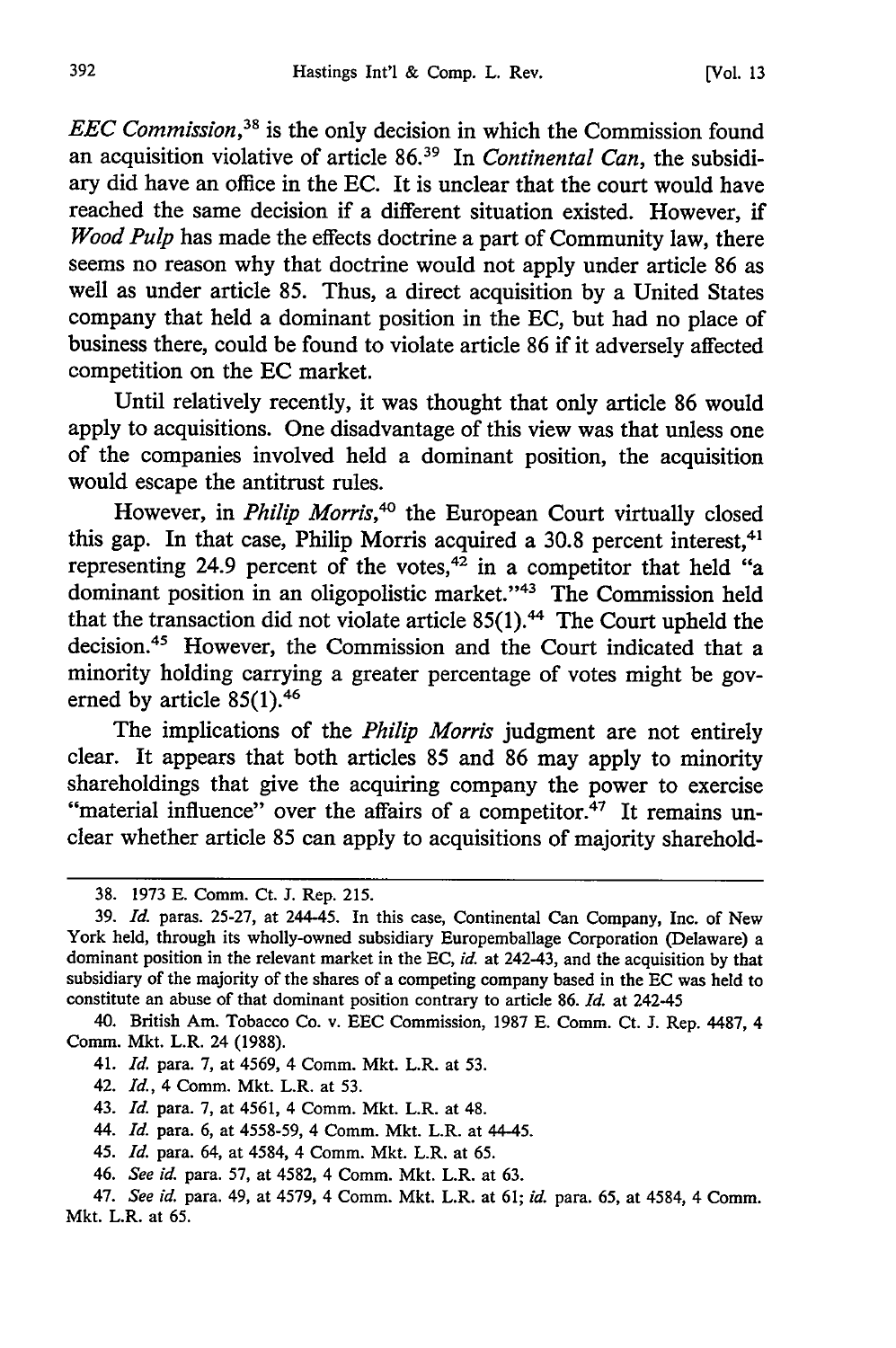ings or whether acquisitions of majority holdings will only be subject to article 86 (if relevant).<sup>41</sup>

One defect of applying articles 85 and 86 to acquisitions is that these articles do not require prenotification to the Commission prior to completion. Thus, in the event of an adverse Commission decision after completion, the parties may be required to unwind the transaction and retransfer the shares. They may also be subject to fines.

In part to remedy this defect, the Commission recently adopted a regulation making prior notification of certain acquisitions compulsory.49 To require notification, the aggregate worldwide sales of the entities concerned must amount to at least 5000 million European Currency Units (ECUs) and the acquisition must result in either the merger of two or more enterprises, or of one or more enterprises acquiring control of one or more other enterprises.

A detailed examination of the regulation is outside the scope of this Article. It is sufficient for present purposes to note that the Regulation will apply to a direct or indirect acquisition by a United States company in an **EC** company if the shareholding was sufficient to give the United States company or its subsidiary, control and the combined turnover exceeded the threshold mentioned above.

# V. **CONCLUSION**

The aggregate effect of the *Wood Pulp* judgment and prior case law is that any agreement that affects competition in the supply of products and services to the Community, and within the Community, may well be governed by article 85(1).

This result holds true regardless of whether some or all of the companies concerned are based outside the Community and are not established within the Community. It also probably holds true whether the restrictions on competition apply to conditions under which products or services are exported, or to an outright restriction or prohibition of exports.

The latter point (the position adopted by the Commission) remains to be confirmed by the European Court. In the meantime, non-EC com-

393

<sup>48.</sup> In the case of majority acquisitions, the Commission's view appears to be that the acquisition *removes* any competition between the parties and there is therefore no competition that is capable of being restricted within the meaning of article 85(1). *See Europemballage Corp.,* 1973 E. Comm. Ct. J. Rep. at 245.

<sup>49.</sup> *Regulation 4064/89,* 22 O.J. **EUR.** COMM. (No. L 395) **1** (1989).